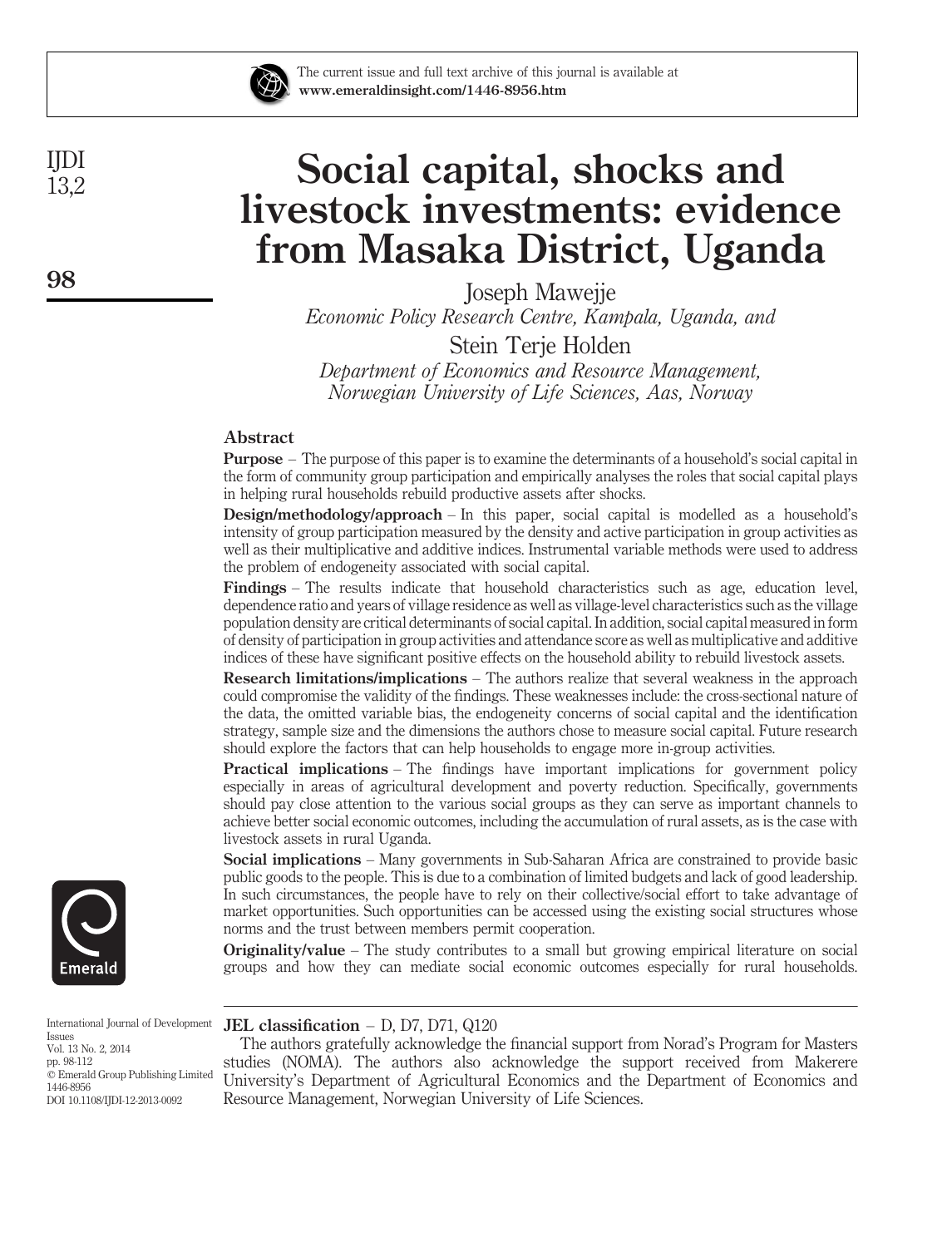The empirical estimations take into consideration the endogeneity concerns associated with social network capital. The paper will be useful for policy makers and researchers who may have a keen interest in the roles that group activities play in agricultural development and poverty reduction.

Keywords Social capital, Uganda, Rural households, Shocks, Livestock assets

Paper type Research paper

#### I. Introduction

Household participation in some form of group activities is part of the culture of the people in rural Africa. The most common type of traditional groups are the burial associations that provide some kind of insurance after loss of a family member (Dercon et al., 2004, 2005) and informal credit institutions (Kimuyu, 1999). These indigenous informal groups could have emerged as a result of imperfections in the formal insurance markets (Binswanger and Rosenzweig, 1986; Dercon et al., 2005). Such locally initiated informal institutions primarily exist to offer "premium-based" insurance against shocks such as illness or death of a family member (Dercon et al., 2005). Such locally initiated groups normally owe existence to the effort of their members. Support from governments and donors is usually minimal (Dercon et al., 2005).

Non-indigenous formal groups and/or organisations were started primarily as a channel for government and donor support to the local communities usually in response to major covariate shocks. The influx of non-governmental organisations activities in Uganda for example can be traced back to the proliferation of the HIV/AIDS pandemic (Barr *et al.*, 2005). Such organisations have continued to offer humanitarian support to minimise the effects of war, conflict and famine with special attention to women and orphans (Barr et al., 2003). Other groups have been formed to protect the business interests of entrepreneurs (Kuteesa and Mawejje, 2013). Owing to the success of group activities elsewhere, the Government of Uganda has prioritised the formation of farmer groups as conduit for more targeted support to the agricultural sector (Adong et al., 2013).

Literature has traditionally focused on the effects of shocks and the *ex post* coping strategies that households adopt. Such strategies may include reducing consumption (Porter, 2008), engaging in off-farm activities to diversify incomes or look for alternative livelihood sources (Barrett et al., 2001) or even increasing dependence on the natural environment including forests (Vedeld *et al.*, 2007; Debela *et al.*, 2012) some of which may be accessed illegally (Tumusiime *et al.*, 2011). Some households have been shown to run down their productive assets that may typically be livestock (Hoddinott, 2006; Islam and Maitra, 2012), or even rely on social ties embedded in own groups and networks (Debela et al., 2012; Carter and Maluccio, 2003; Skoufias, 2003). It is therefore evident that social capital is important in helping households cope with adverse shocks and that households may run down their livestock asset endowments as a coping strategy. What is not clear is whether social capital helps such households to rebuild their productive assets after idiosyncratic shocks. Only a scanty amount literature examines this. In a study from Ethiopia, for example, Mogues (2006) shows that the evolution of asset endowments is influenced in part by social capital.

It is against this background that this paper investigates the factors that determine household decision to engage in group activities and whether such activities mediate economic outcomes in a rural setting. In particular, we investigate whether social capital helps households to rebuild their stock of livestock assets in the wake of exogenous idiosyncratic shocks.

Social capital and livestock investments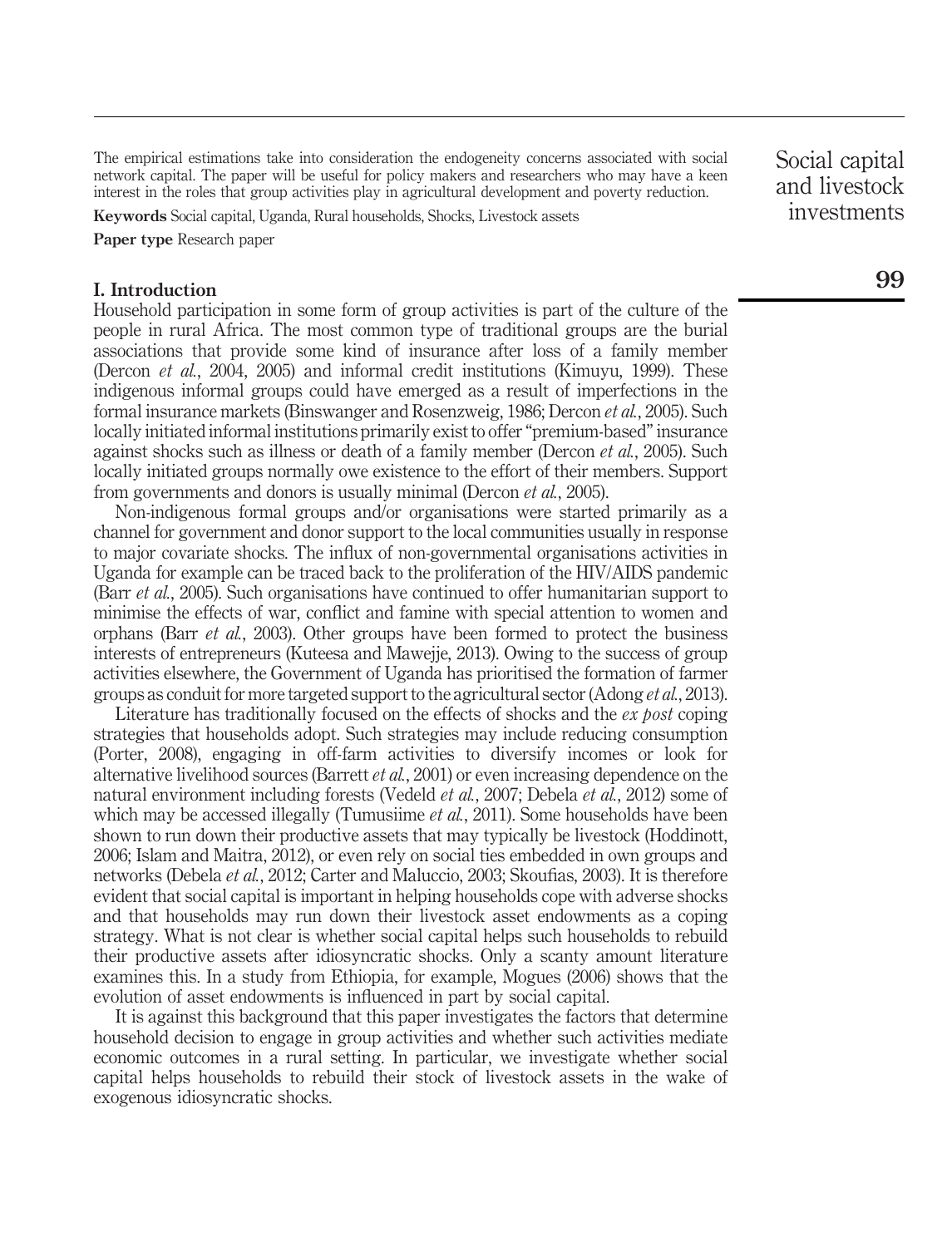We model a household's decision to engage in group activities as a binary choice response that depends on own as well as village characteristics. This is achieved by estimating a probit model. The ability of households to rebuild their livestock assets is modelled using an instrumental variable tobit model that takes care of the endogeneity problem associated with social capital. We use a set of instruments that we believe is exogenous and relevant and it includes number of adult household members and duration of membership in organisations. Our first stage regressions (Appendix) support our choice of instruments.

We show that household as well as village characteristics are important determinants of group participation. We also show that our dimensions of social capital approximated by a household's intensity of group participation measured by the density and active participation in group activities as well as their multiplicative and additive indices are very important in helping households to rebuild productive assets.

The remainder of the paper is organised as follows: Section II provides the background to the study area. Section III outlines the theory and methods. Section IV presents the results. Lastly, Section V provides the conclusions.

#### II. The study area

Our data was collected from 251 households in 2008 in Masaka District, Uganda. Agriculture is the main stay of the population in the district, providing employment to some 75 per cent of the population.

Masaka District enjoys favourable rainfall and has rich loamy soils. For this reason, the district has for long been the food basket for the central region of Uganda. However, climate changes and poor farming methods have resulted into declining soil fertility in the recent years and this has greatly affected the welfare and livelihoods of the people. Opportunities in agriculture have thus dwindled with the effect that many young people have now resorted to selling their land and relocating to urban areas in search of better enterprises with higher returns. Many of them have ended up in motorcycle-taxi business locally known as boda boda.

Many farmers keep cattle and other forms of livestock, which form an important source of animal protein and manure used in the crop fields. Livestock is mainly kept on smallholder mixed farms and by pastoralists in a few areas. Traditionally, livestock assets were not of much commercial importance in central Uganda, where Masaka is located. But the trend is fast changing and most households own some animals. In some ways livestock, especially cattle, is a symbol of wealth and prestige for most households. Livestock assets have traditionally been used in important cultural and social activities including the settlement of bride price for marriage.

Masaka is one of the districts that suffered most from the HIV/AIDS pandemic. Many households lost members with adverse implications for labour supply. To overcome these challenges, many households formed self-help groups through which they would receive support to rebuild their livelihoods. Such support included emotional, psychological as well as support to start up small enterprises for self-sustenance. For similar reasons, many international non-governmental organisations started operations in Masaka to help households cope with various income shocks due to death of important family members and the subsequent labour shortages (Barr et al., 2005). Such organisations include Caritas Maddo, the World Vision and the Lutheran World Federation.

100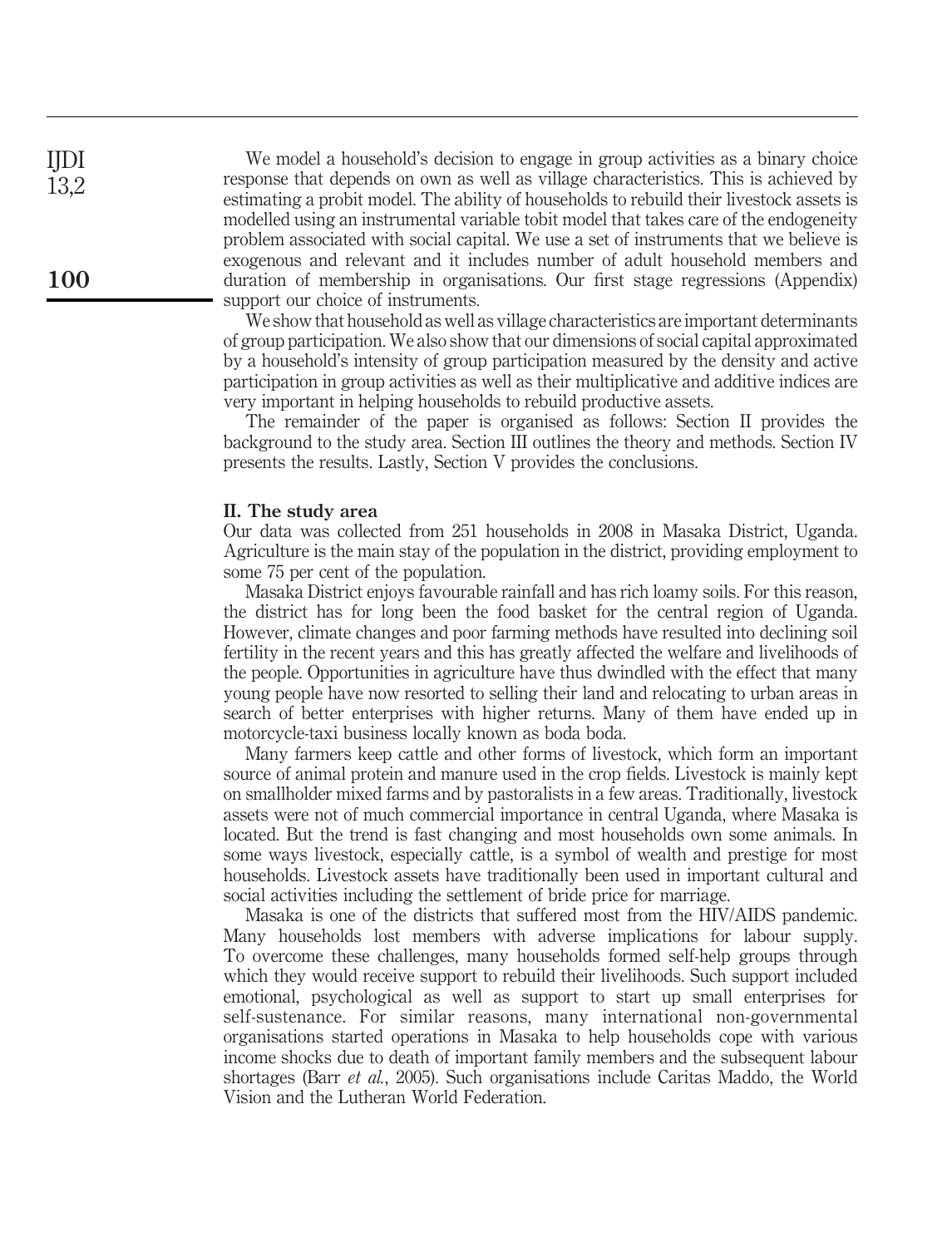To date, about 250 formal groups and associations exist in Masaka District (MDLGC, 2008). Our field discussions revealed that many households belong to such groups as an ex post and sometimes ex ante insurance mechanism against shocks. Some households belong to burial, mutual support organisations as well as women organisations. Our data indicate that 72 per cent of all households experienced shocks of which 35 per cent affected livestock assets (Table I).

Our field discussions revealed that while some households join a group as some kind of insurance against some adverse unanticipated occurrence, others join in anticipation of some direct benefits. Such organisations that provide direct benefits include the production and marketing organisations as well as financial and credit service organisations. A more dynamic women's group – *Nigiina* is very vibrant in Masaka District. Nigiina is a kind of rotational scheme similar to credit rotating institutions. Members hold weekly meetings and make weekly contributions to a central fund. The money is then used to buy developmental assets (animals, household items, etc) that are given out to members on a rotational basis. Table II summaries the most prevalent types of organisations for the households who reported group memberships in our survey.

## III. Theory and methods

This paper assumes that a household  $i$  makes a rational decision to join or not join a group based on some expected benefits from group activities (Durlauf and Fafchamps, 2004). Such associational life is very important for building social capital (Grootaert and Narayan, 2004). The literature is rich with possible benefits from associational engagements and they range from increasing households incomes and subsequent poverty reduction (Hassan and Birungi, 2011; Grootaert et al., 2002;

|                                                    | Number | $\frac{0}{0}$ |                           |
|----------------------------------------------------|--------|---------------|---------------------------|
| Illness/injury of a family member                  | 115    | 61            |                           |
| Loss of livestock assets                           | 66     | 35            |                           |
| Drought                                            | 57     | 30            |                           |
| Death of a family member or relative               | 38     | 20            |                           |
| Crop failure/loss due to pests, diseases and theft | 23     | 12            |                           |
| Loss of other assets                               | 10     |               |                           |
| Violent crime or conflict                          | 10     | :C            | Table I.                  |
| Other shocks                                       | h      |               | Frequency of household    |
| Loss of job                                        |        |               | shocks in Masaka District |

| Organisation type                             | Number | $\frac{0}{0}$ |                        |
|-----------------------------------------------|--------|---------------|------------------------|
| Financial and credit service organisations    | 38     | 27.2          |                        |
| Women's support organisations                 | 36     | 25.7          |                        |
| Burial and other mutual support organisations | 29     | 20.7          |                        |
| Non-governmental organisations                | 14     | 10            |                        |
| Production and marketing organisations        | 15     | 10.7          |                        |
| Other groups                                  | 8      | 5.7           | Table II.              |
| Total                                         | 140    | 100           | Types of organisations |

Social capital and livestock investments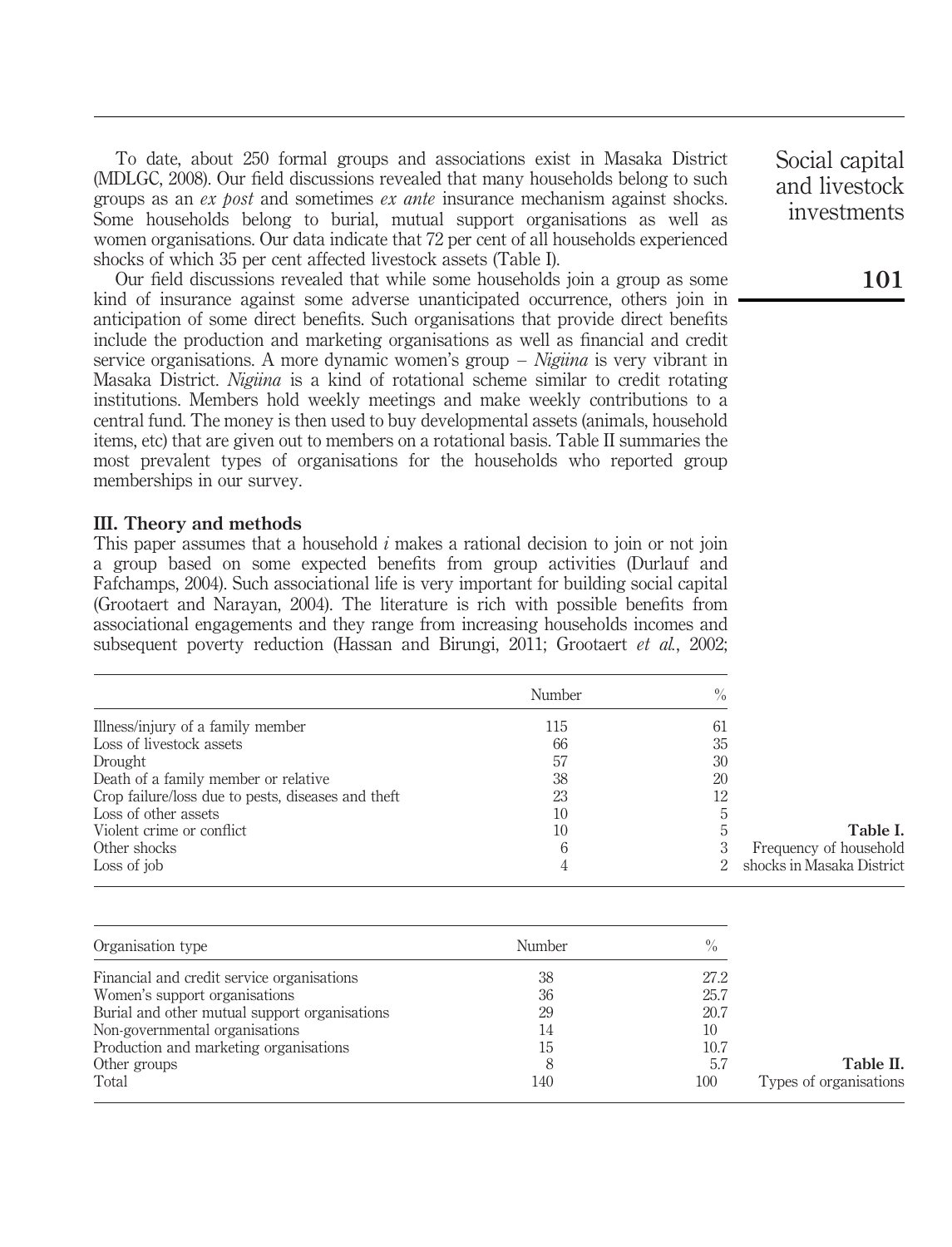Narayan and Pritchett, 1999), adoption of sustainable agricultural practices (Munasib and Jordan, 2011), facilitation of better market outcomes (Fafchamps and Minten, 2001) and enterprise performance (Barr, 1998), ensuring food security (Sseguya, 2009), and reducing malnutrition among young children (Carter and Maluccio, 2003).

A household's decision,  $y_i$  to join a group may depend on own characteristics  $x_i$  as well as village characteristics  $z_i$ . Such a decision can be modelled as a binary outcome that takes the value 0 or 1 such that:

 $y_i = 1$  if household *i* belongs to at least one group.

 $v_i = 0$  otherwise.

The relationship between  $y_i$ ,  $x_i$  and  $z_i$  can be expressed as a linear model given by:

$$
y_i = \beta_0 + \beta_1 x_i + \beta_2 z_i + \varepsilon_i \tag{1}
$$

where  $x_i$  is a vector of household characteristics that may include: the age of the household head, gender, education level, duration of village residence, household size and dependence ratio and a dummy variable that captures previous exposure to shock(s). The vector  $z_i$  includes distances to the market and major roads, village population density as well as locational dummy variables that capture village remoteness and other fixed effects. The above relationship was estimated using a probit model to derive the marginal effects of the important factors that influence household participation in group activities.

After determining the factors that influence a household's decision to engage in group activities, we investigated whether such group interactions help households to rebuild their livestock assets. We assume that livestock management and other farm activities are influenced by the household's ability to supply own labour. Labour will be supplied to the activities with higher marginal returns. In this study, we use total household labour supply, which is the total number of mature household members between the ages of 15 and 65. The observed change in household livestock asset value,  $\Delta L$  is the difference between the end of period and beginning of period asset values. The value of livestock rebuilt is positively influenced by the natural growth rate,  $g(L_0)$ the net value purchased  $\Delta L^P$ , net livestock received as gift  $(\Delta L^G)$ , and negatively affected by those lost due to shocks for example through death and theft  $(\Delta L^{shock})$ , sold  $(\Delta L^S)$ , and those slaughtered for own consumption  $(\Delta L^C)$ :

$$
\Delta L^R = g(L_0) + (\Delta L^P - \Delta L^S) + \Delta L^G - \Delta L^{shock} - \Delta L^C \tag{2}
$$

We try as much as possible to model livestock asset rebuilding based on exogenous variables, so our empirical model does not include potentially endogenous factors such as value of credit income, land, off-farm wage, education, and extension services. We assume that the optimum value of assets that a household can rebuild depends on the level of social capital (SC), initial livestock value  $(L_0)$ , livestock shock losses  $(\Delta L^{shock})$ , the ability to supply own labour  $(T)$ , exogenous income from remittances *(increm)*, exogenous household characteristics  $(Z^h)$ , and village level characteristics  $(V^h)$ . The empirical model is expressed in its general form as:

$$
\Delta L^R = f(SC, L_0, \Delta L^{shock}, increment, T, Z^h, V)
$$
\n(3)

IJDI 13,2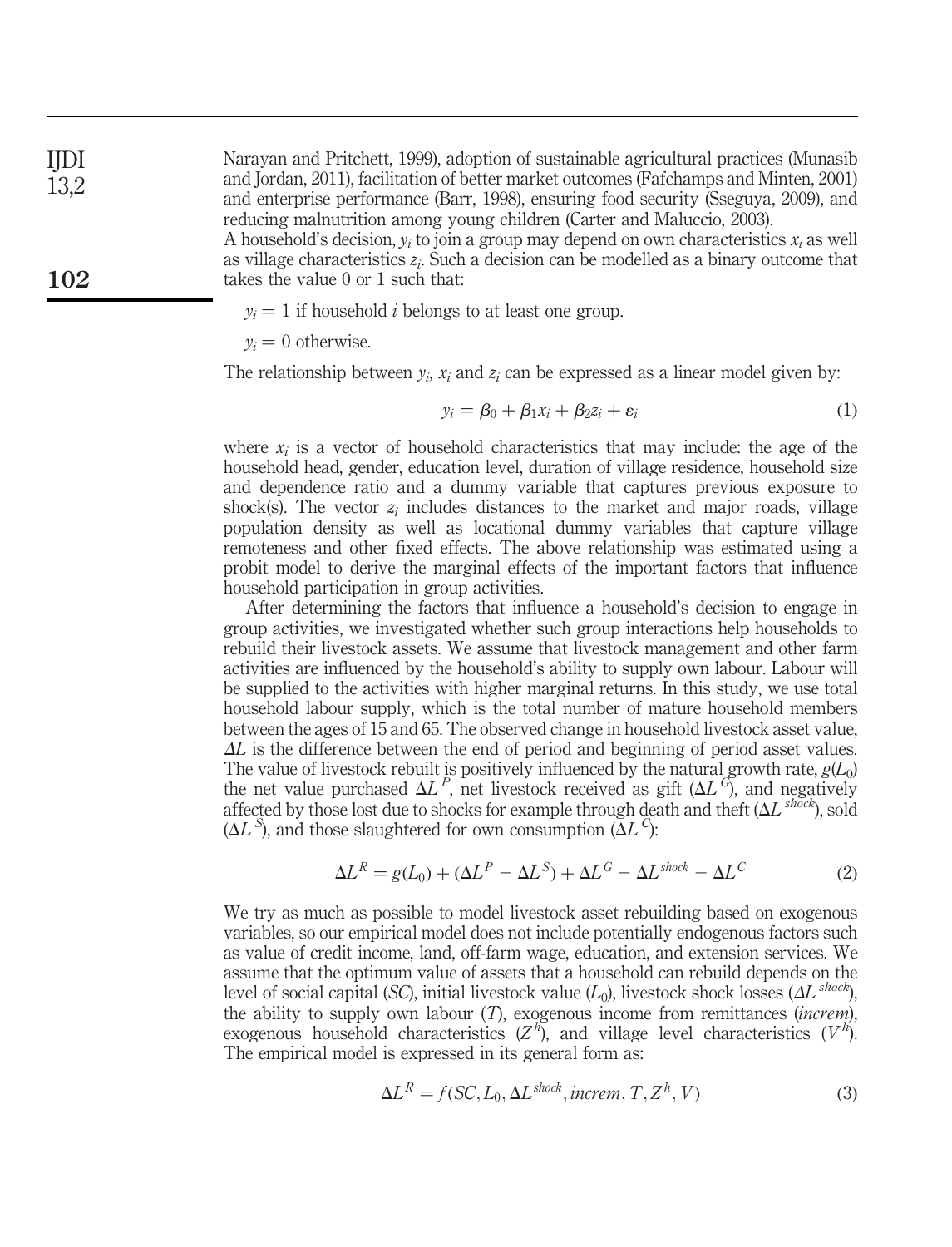We propose that the effects of social capital on livestock production is fourfold:

- (1) Social capital acts as insurance against the effects of shocks that could diminish a household's stock of livestock assets.
- (2) Social capital helps people to obtain information about livestock investment opportunities and possibilities.
- (3) Some groups do give out livestock in the form of rotating livestock credit schemes.
- (4) Repeated interaction with group members builds trust which influences households' decisions to enter into livestock share contracts.

These contracts provide important channels through which the livestock poor households acquire these assets. This paper thus tests the hypothesis that better connected households are more able to rebuild and grow their productive assets than the less connected ones.

We develop four measures of social capital based on two dimensions: group density and active participation. Density of group membership is the number of organisations that a single household subscribes to. The attendance score is a measure of active participation and is computed as a percentage for attending mandatory group meetings. These measures are then aggregated multiplicatively and additively to generate two indices for each household. The indices are later rescaled to lie between 0 and 100. These indices are similar to the ones developed by other scholars in social capital, most notably by Narayan and Pritchett (1999) and Grootaert et al. (2002).

#### The endogeneity of social capital

A vast amount of literature has emphasized the fact that social network capital is endogenous (Hassan and Birungi, 2011; Durlauf and Fafchamps, 2004; Dasgupta, 2003; Narayan and Pritchett, 1999). Moreover, participation in associations is costly in terms of time and lost income in terms of foregone work. Association members are also sometimes required to make regular contributions in form of subscription fees which may be payable in cash or in kind. In addition, it could turn out that the causality between our variable of interest and social capital is a two-way relationship: those households that have higher livestock assets may be more able to join associations because they can afford to pay subscription fees and meet other commitments.

Intuitively, it could also be true that there are some unobservable individual characteristics that are correlated with social capital. For example, some individuals may possess intrinsic characteristics that make them more sociable and therefore are more likely to engage in associational life. Family background, mental ability, intrinsic leadership abilities and character are some examples of unobservable characteristics.

Another challenge with social network capital is that of self selection. Basically individuals are free to choose whether to join an association or not. Those who choose to join may have similar characteristics and interests and their decisions to participate in network activities are not likely to be random. If the decisions to join a group are correlated with other explanatory variables or even our dependent variables, then we can no longer argue that the explanatory variables are not correlated with the error term. In this case a simple regression of a household outcome on any measure of social capital may yield biased and inconsistent estimates due to the endogeneity of group participation.

To overcome this endogeneity problem, we rely on an identification strategy that uses the number of adult household members and duration of membership in Social capital and livestock investments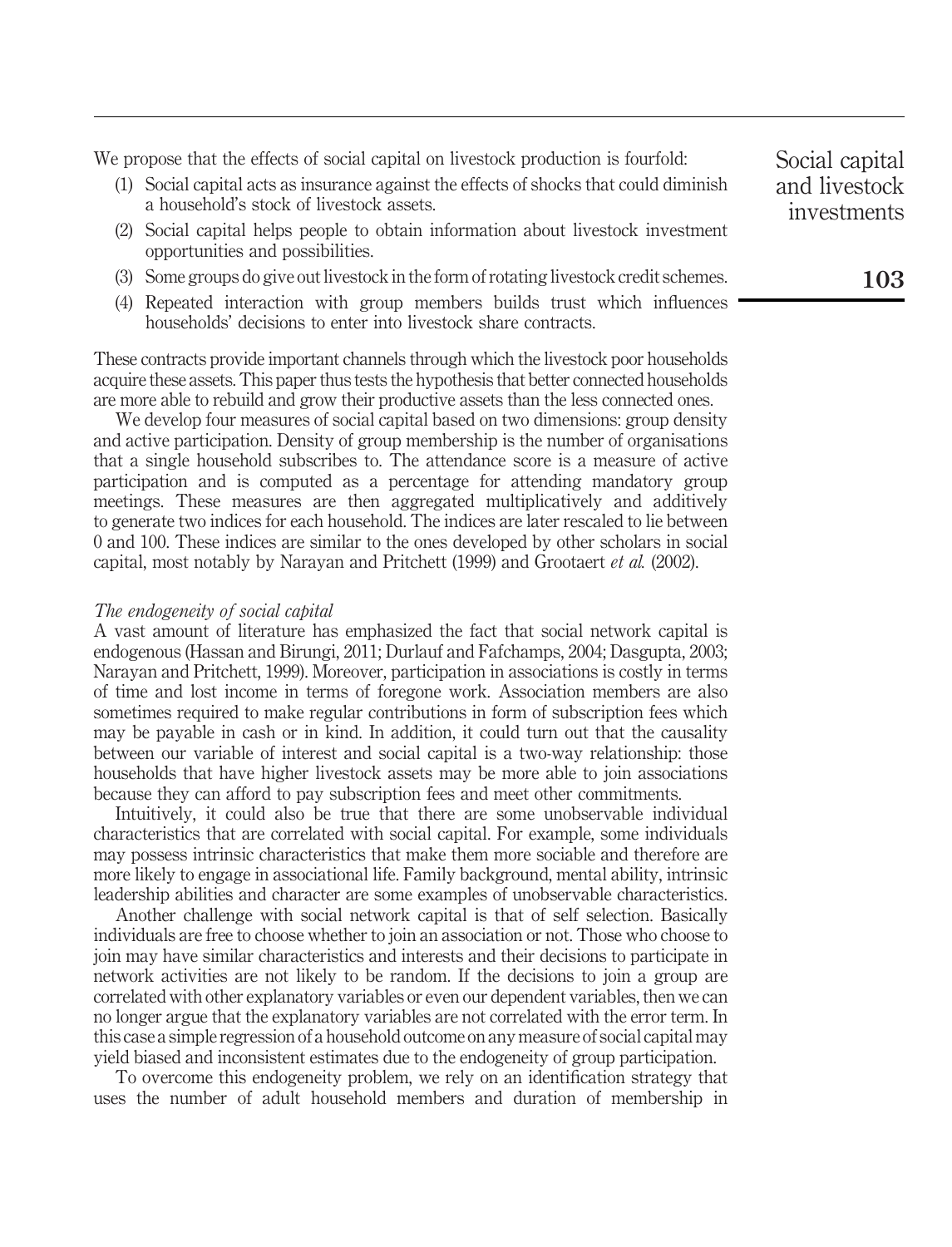organisations as instruments for our social capital constructs. The validity of relying on this instrumental variable approach to establish a causal relationship between social capital and a household's ability to rebuild livestock assets must satisfy two important conditions: The first is that our instruments, the number of adult household members and the length of group membership, should be correlated with social capital. We show this in the first stage regressions. The second condition is that the instruments should affect a households' ability to rebuild livestock assets only through their effect on social capital. While it is difficult testing the second condition, we provide some evidence that suggests that it holds. To achieve this, we carry out various tests that confirm our instrument validity and exogeneity as shown in Table V.

#### The model

Therefore, to evaluate the effects of group participation on the ability of households to rebuild their livestock assets we estimate the following system of equations:

$$
\Delta L_i^R = \beta_0 + \beta_1 SC_i + \beta_2 L_{0i}^2 + \beta_3 \Delta L_i^{shock} + \beta_4 inorem_i + \beta_5 T_i + \beta_6 Z_i^h + \beta_7 V_i^h + \varepsilon_i \quad (4)
$$

$$
SC_i = \beta_2 L_{0i}^2 + \beta_3 \Delta L_i^{shock} + \beta_4 increment_i + \beta_5 T_i + \beta_6 Z_i^h + \beta_7 V_i^h + \varepsilon_i
$$
 (5)

Equation (4) is the outcome function of interest and is estimated as a Tobit model. Equation (5) is the first stage regression in which our measures of social capital are regressed on the instruments as well as all the other covariates in the outcome equation. In estimating this system of equations, we use Newey's (1987) two-step minimum  $\chi^2$  estimator as applied to the Tobit model.

The initial livestock asset value is included in squared form as it is expected to be nonlinearly related with build-up of livestock, assuming that given other assets, there is an optimal livestock asset level for the household. A convex relationship may indicate that there are capital constraints and learning effects (non-convexities) related to livestock accumulation, while a concave relationship may indicate diminishing returns to livestock asset accumulation.

Our choice of the Tobit model is guided by the work of Sigelman and Zeng (1999, p. 167) who, building on the seminal work of Tobin (1958), argued that "the standard Tobit model is applicable only if the underlying dependent variable contains negative values that have been censored to zero in the empirical realisation of the variable". Indeed our dependent variable, the value of livestock assets rebuilt for each household, has some negative, zero and positive variables as has been shown earlier. We have censored all the negative variables to zero.

In our sample, only 90 households are members in at least one organisation. The mean number of organisations per household is just above 0.5 for the whole sample and 1.5 for the households that have reported membership. Of the 251 households sampled, a total of 154 households have gained value in terms of rebuilding their livestock assets, 31 households have reported losses in value of livestock assets, while 66 have neither gained nor lost, including those households which never owned any livestock assets at all. Figure 1 shows the distribution of households by change in livestock holding.

The mean livestock value gained for the households that have seen their livestock value grow is 237,739 Uganda shillings with a minimum of 4,800 Uganda shillings and a maximum of 2,900,000 Uganda shillings. The mean livestock value lost for households that have experienced losses is 251,383 Uganda shillings with minimum

IJDI 13,2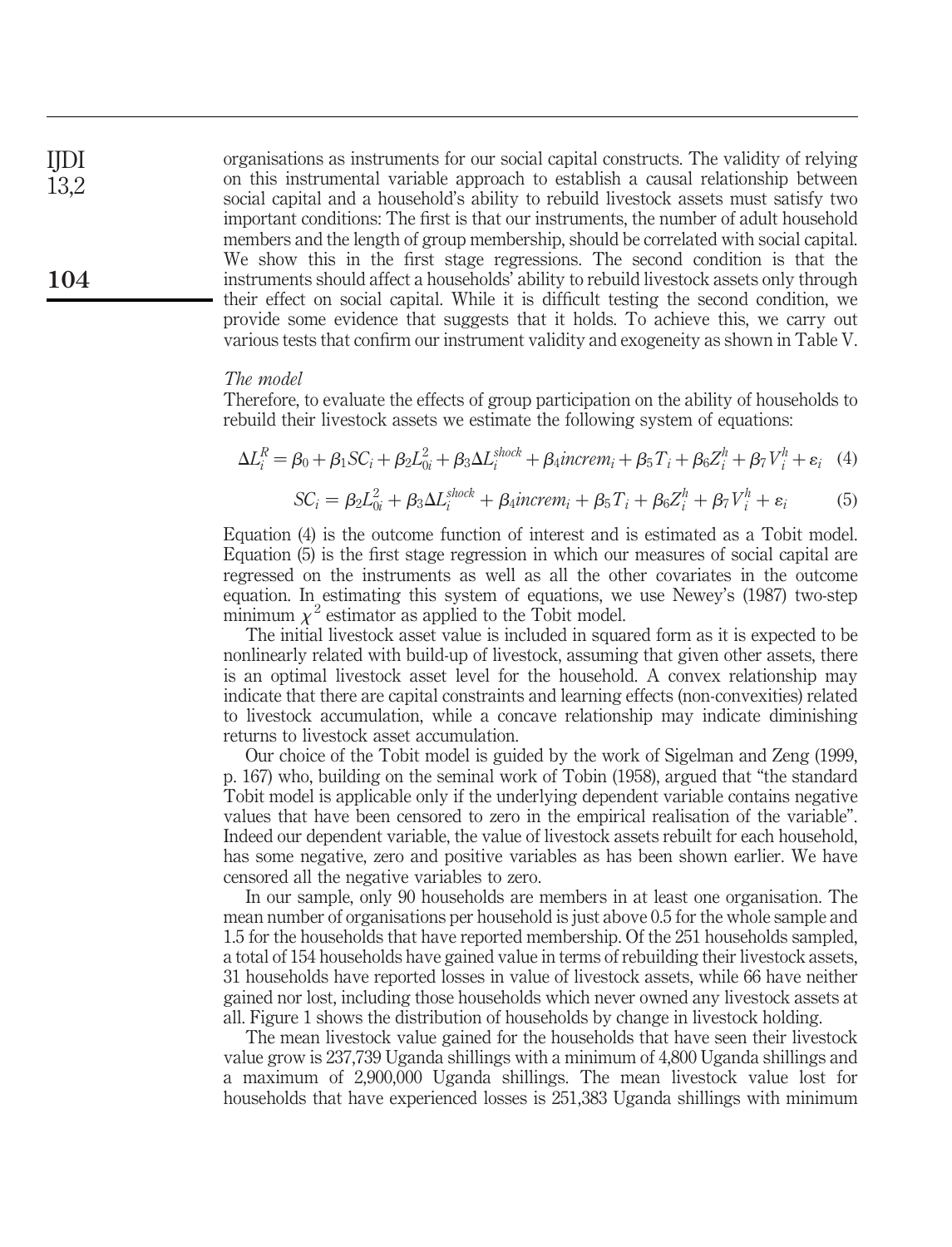

losses of 6,000 and maximum losses of up to 2,251,457 Uganda shillings. These descriptive statistics show that on the average, more households have been able to grow their livestock assets.

The distribution of livestock assets is such that those households that have high initial livestock values are more likely to have a high end of period livestock value. The high increase for these household is mostly likely through the natural growth rate as well as the fact that such households may have more experience in livestock production and may have physical structures already in place which makes additional costs for expanding the livestock base low. It can also be observed that the households that have experienced the highest value of shock losses as well have the highest initial livestock and end value stocks. The cases where the shock loss is larger than the initial livestock value may indicate that some households lost livestock that were bought or gained during the same time interval, but were not part of the initial value. Figure 2 shows the distribution of livestock wealth shocks by households in Masaka contrasted with the initial and end of period livestock stocks.

#### IV. Results and discussion

Factors that determine group participation

Table I presents the marginal effects of the probit model estimates for the factors that determine group participation. Our results indicate that both household as well as



Figure 2. Distribution of value of livestock assets and shocks by household in Masaka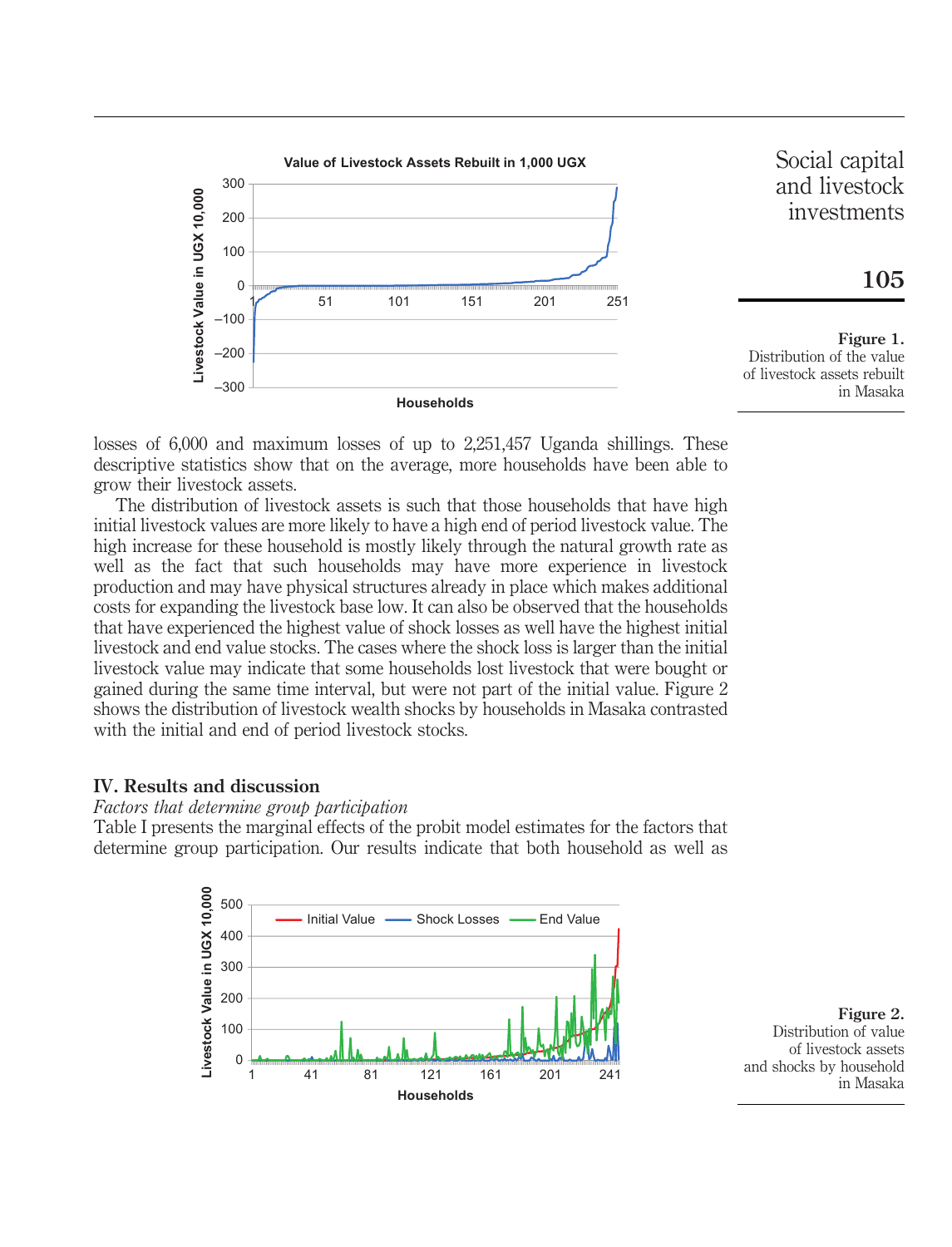village level characteristics are critical determinants of social capital. For example, older households are more likely to join groups, but this effect diminishes after a certain critical age as this is evidenced by a negative and statistically significant coefficient on the square of the age of a household head. Other important household characteristics are: gender of the household head (male-headed households are more likely to join a group); the education level of a household head; the duration of village residence, and dependency ratio. Previous exposure to shocks does not seem to influence a household's decision to join a group (Table III). IJDI 13,2

Village characteristics particularly village population density as well as locational fixed effects, captured by sub county dummy variables density, explain the participation in group activities.

#### Social capital and livestock investments

We use instrumental variable Tobit models to estimate the impact of social capital on the value of livestock assets rebuilt by a household. We develop four models:

- (1) Model A is estimated with group density as a regressor.
- (2) Model B is estimated with the attendance score as a regressor.

|                                                   |                                                                |                 | Dependent variable: group participation |                 |
|---------------------------------------------------|----------------------------------------------------------------|-----------------|-----------------------------------------|-----------------|
|                                                   |                                                                | Marginal effect | <b>SE</b>                               | <i>b</i> -value |
|                                                   | Household characteristics                                      |                 |                                         |                 |
|                                                   | Age of household head                                          | $0.047**$       | 0.023                                   | 0.041           |
|                                                   | Square of age of household head                                | $-0.001$ **     | 0.000                                   | 0.019           |
|                                                   | Household head is male                                         | 0.099           | 0.104                                   | 0.372           |
|                                                   | Years of schooling                                             | $0.023*$        | 0.013                                   | 0.079           |
|                                                   | Dependency ratio                                               | $0.583**$       | 0.239                                   | 0.018           |
|                                                   | Past exposure to shocks (yes $= 1$ )                           | $-0.047$        | 0.102                                   | 0.639           |
|                                                   | Log of household members $age > 15$                            | 0.176           | 0.122                                   | 0.149           |
|                                                   | Log of years of village residence                              | $0.176\,***$    | 0.064                                   | 0.007           |
|                                                   | Village characteristics                                        |                 |                                         |                 |
|                                                   | Log of distance to seasonal road in km                         | $-0.214$        | 0.181                                   | 0.235           |
|                                                   | Log of distance to paved road in km                            | $-0.064$        | 0.091                                   | 0.482           |
|                                                   | Village population density                                     | $0.001$ **      | 0.000                                   | 0.028           |
|                                                   | Locational fixed effects                                       |                 |                                         |                 |
|                                                   | Bukulula Subcounty ( $yes = 1$ )                               | $-0.237*$       | 0.092                                   | 0.095           |
|                                                   | Butenga Subcounty ( $ves = 1$ )                                | $-0.257$ **     | 0.081                                   | 0.037           |
|                                                   | Kabonera Subcounty ( $yes = 1$ )                               | $-0.219*$       | 0.090                                   | 0.051           |
|                                                   | Kyanamukaaka Subcounty (yes $= 1$ )                            | $-0.136$        | 0.207                                   | 0.493           |
|                                                   | Kingo Subcounty ( $ves = 1$ )                                  | $0.311*$        | 0.185                                   | 0.090           |
|                                                   | Kyazanga Subcounty (yes $= 1$ )                                | 0.334           | 0.210                                   | 0.115           |
|                                                   | Lwengo Subcounty ( $ves = 1$ )                                 | $0.348\,^{**}$  | 0.168                                   | 0.041           |
|                                                   | Number of observations                                         | 169             |                                         |                 |
|                                                   | LR $\chi^2$ (18)                                               | 64.68           |                                         |                 |
| Table III.                                        | Prob. $> \chi^2$                                               | 0.000           |                                         |                 |
| Probit estimates of the<br>factors that determine | Pseudo $R^2$                                                   | 0.290           |                                         |                 |
| group participation                               | Note: Significant at: $*10$ , $**5$ and $***1$ per cent levels |                 |                                         |                 |

106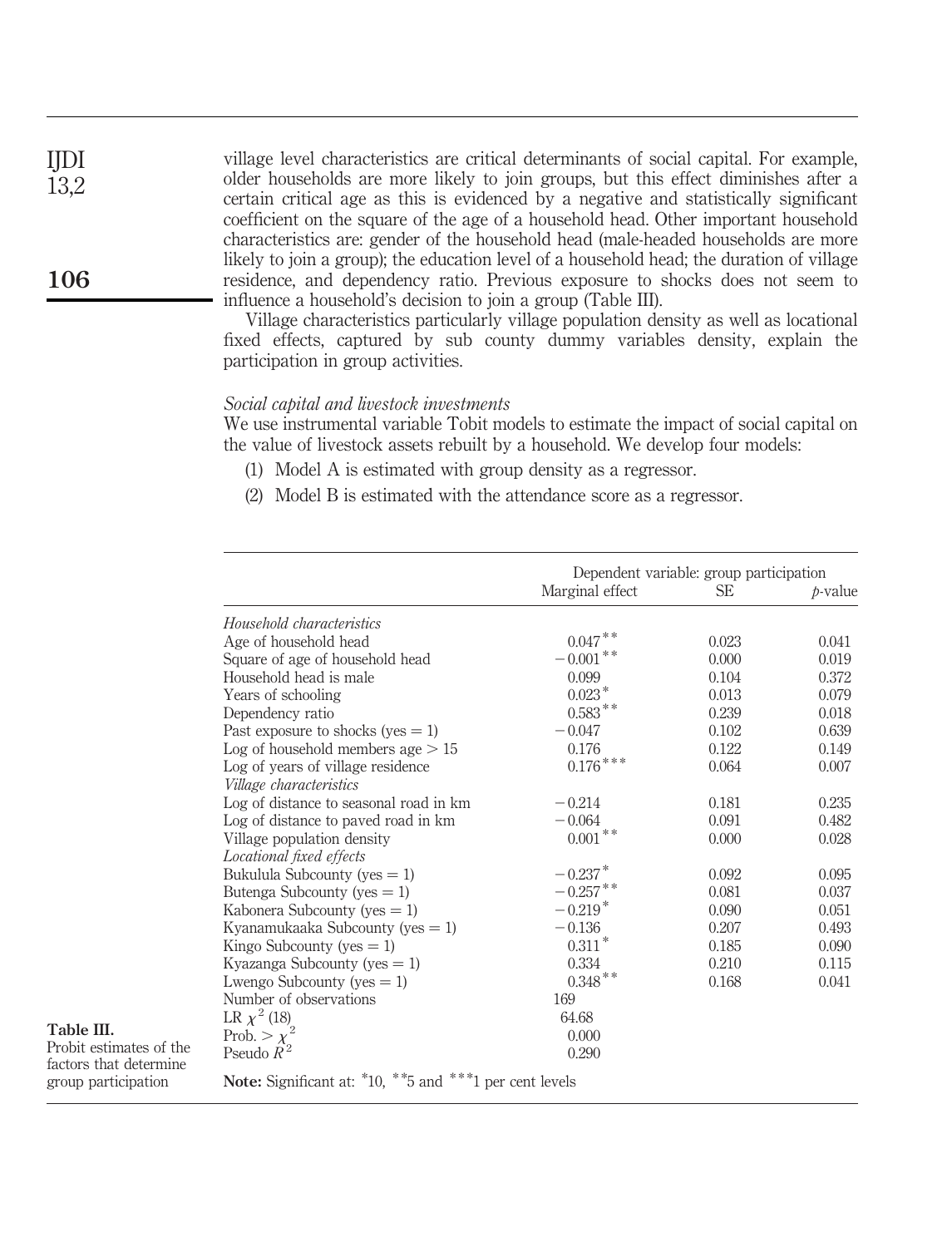- (3) Model C is estimated with a multiplicative social capital index of density and attendance score as a regressor.
- (4) Model D is estimated with an additive social capital index of density and attendance score as a regressor.

The first stage regressions support our choice of instruments for all the three models (See the Appendix for the first stage regressions). Table IV shows the econometric results from the instrumental variable Tobit regression models using value of livestock rebuilt as a dependent variable.

All the four models exhibit consistency in the expected signs of the coefficients and significant social capital coefficients. This underlines the importance of social capital for households to rebuild their productive assets.

All the models exhibit highly significant coefficients for the square of initial livestock value, highlighting that the fact that those households which originally own livestock assets are likely to accumulate more. This may also indicate that there are increasing marginal returns to livestock. This could be a sign of a possible asset poverty trap and non-convexities causing increasing returns.

|                                         | Model A                             | Dependent variable: value of livestock rebuilt<br>Model B | Model C                                      | Model D                                                                 |
|-----------------------------------------|-------------------------------------|-----------------------------------------------------------|----------------------------------------------|-------------------------------------------------------------------------|
| Group density                           | 252,970***                          |                                                           |                                              |                                                                         |
| Meeting attendance                      | (3.11)                              | $6,805***$<br>(3.08)                                      |                                              |                                                                         |
| Multiplicative index                    |                                     |                                                           | $13,058$ ***<br>(3.05)                       |                                                                         |
| Additive index                          |                                     |                                                           |                                              | $6,733$ ***                                                             |
| Square of initial livestock value       | $0.053\,***$<br>(4.97)              | $0.054$ ***<br>(5.17)                                     | $0.053\,***$<br>(5.05)                       | (3.09)<br>$0.05\overset{\scriptscriptstyle \circ}{3}{}^{***}$<br>(5.17) |
| Livestock value lost to shocks          | $-0.091$<br>$(-0.40)$               | $-0.067$<br>(0.31)                                        | $-0.015$<br>$(-0.07)$                        | $-0.064$<br>$(-0.30)$                                                   |
| Exogenous income (remittances)          | 0.111<br>(1.38)                     | 0.065<br>(0.83)                                           | 0.082<br>(1.02)                              | 0.066<br>(0.84)                                                         |
| Household head is male ( $yes = 1$ )    | 159,678*<br>(1.81)                  | 155,897*<br>(1.79)                                        | 140,845<br>(1.57)                            | $155,925$ *<br>(1.79)                                                   |
| Distance to nearest market (km)         | $-3,495$<br>$(-0.28)$               | $-160$<br>$(-0.01)$                                       | $-322$<br>$(-0.03)$                          | $-213$<br>$(-0.02)$                                                     |
| Distance to seasonal road (km)          | $-22,250$<br>$(-0.65)$              | $-23,797$<br>$(-0.71)$                                    | $-32,882$<br>$(-0.96)$                       | $-23,764$<br>$(-0.71)$                                                  |
| Duration of village residence           | 925<br>(0.25)                       | 3,540<br>(1.04)                                           | 2,293<br>(0.64)                              | 3,492<br>(1.03)                                                         |
| Age of household head                   | 1,785<br>(0.56)                     | 450<br>(0.14)                                             | 632<br>(0.19)                                | 473<br>(0.15)                                                           |
| Constant                                | $-374,820***$                       | $-333,977$ **                                             | $-306,725***$                                | $-334,659$ **                                                           |
| Number of observations<br>Wald $\chi^2$ | $(-2.68)$<br>229<br>$61.18^{\,***}$ | $(-2.43)$<br>229<br>62.39***                              | $(-2.018)$<br>229<br>$61.03$ $^{\ast\,*\,*}$ | $(-2.44)$<br>229<br>$62.50***$                                          |

Notes: Significant at:  $*10$ ,  $**5$  and  $**1$  per cent levels; the coefficients are tabulated; Z-statistics are in parentheses; standard errors are corrected for predicted values

Table IV. Livestock investment models

Social capital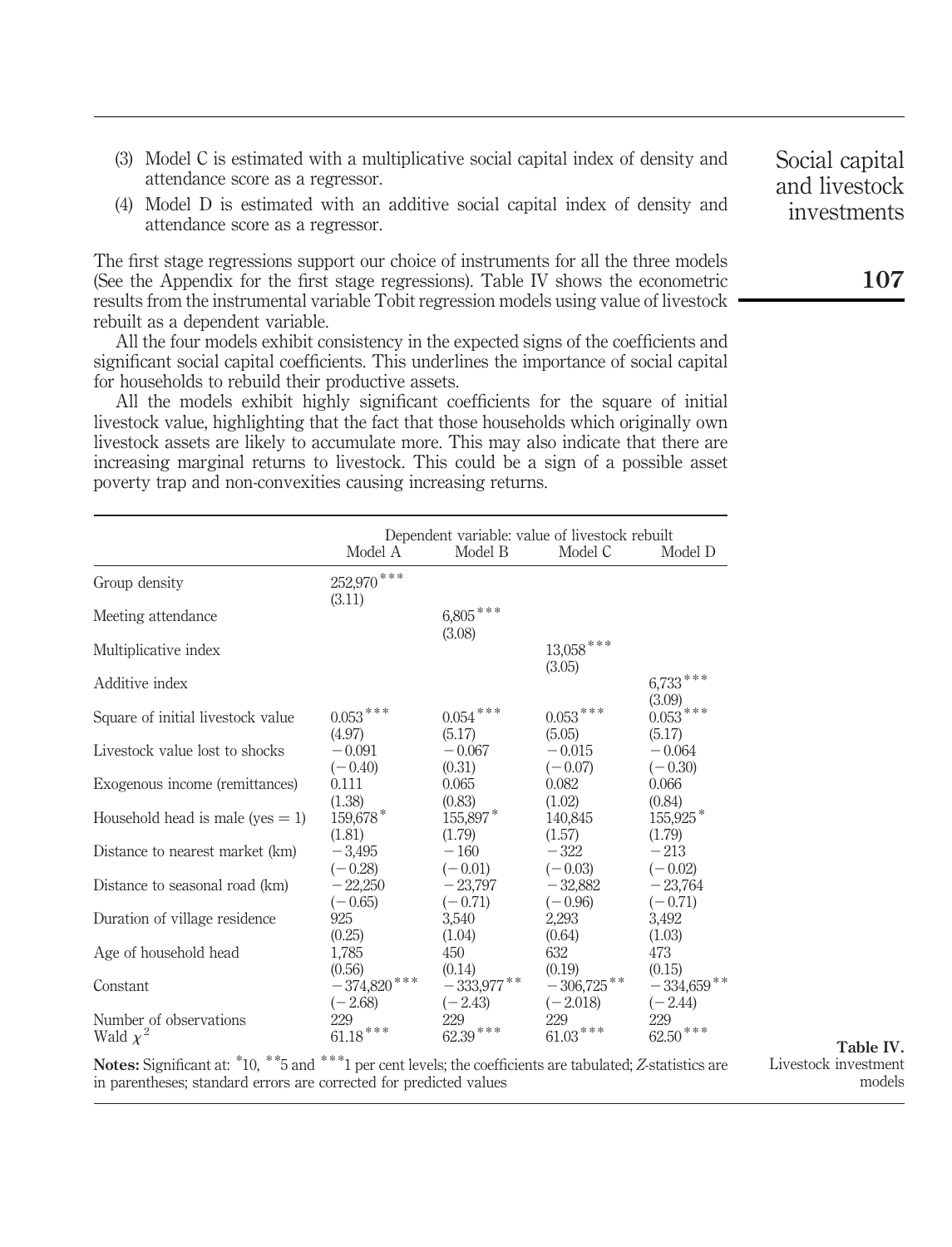From the results, we discover that male-headed households are in a better position to rebuild their assets than female-headed households. The coefficients of sex of the household head are positive and significant (at 10 per cent level only) in three of the models. Livestock production is a very labour intensive activity requiring manual strength for proper management. In Masaka, gender roles are predetermined and enforced by the conservative culture of the native Ganda tribe. Women are generally seen as weak and delicate and discouraged from potentially strenuous activities leaving them to tend to crops and housework. Male-headed households and households with more male labour are more likely to build their livestock assets.

Models C and D use the aggregated multiplicative and additive social capital indices, respectively, as regressors. Aggregating the variables into a single index gives us some important insights about the role of social capital in facilitating livestock investments. We assume that it makes more sense not to be just a member in an organisation, but to be an active member. The main findings are robust across the different models and this strengthens confidence in the conclusions.

#### Diagnostic and model validity tests

We carry out the Wald tests of exogeneity, which are basically tests of whether our social capital constructs are truly endogenous. For all the models under consideration, we reject the null hypothesis that the correlation parameter is not significantly different from zero, indicating that our social capital variables are truly endogenous and that our instrumental variable approach is justified.

Based on the first stage regressions, we carry out tests for the joint significance of the instruments, which is basically a test for the relevance of the instrumental variables used in our models. In accordance with the literature (Kilic *et al.*, 2007; Staiger and Stock, 1997) the rule of thumb is that the joint  $F$ -statistics should be at least equal to 10. For all our models the joint F-statistics are high and significant implying that our instruments are relevant.

To further test the validity of our instruments and models, we used the Amemiya-Lee-Newey minimum  $\chi^2$  test for over identifying restrictions which are basically joint tests for model specification and validity of instruments based on Baum et al. (2006). The null hypothesis is that the used group of instruments is exogenous and relevant: that is, they are not correlated with the error term but are correlated with social capital. We do not find sufficient information and evidence in our data to reject the null hypothesis presented above. Our models therefore pass the tests which confirm the validity of our models and choice of instruments. Table V summarises the three test results for each of the estimated models.

|                                                  |                                                                                             | Model A       | Model B       | Model C       | Model D       |
|--------------------------------------------------|---------------------------------------------------------------------------------------------|---------------|---------------|---------------|---------------|
|                                                  | Wald test of exogeneity<br>Amemiya-Lee-Newey minimum $\chi^2$                               | 11.61 (0.001) | 11.88 (0.001) | 12.92 (0.000) | 11.89 (0.001) |
| Table V.                                         | statistic<br>First stage $F$ -statistic (test of joint                                      | 0.037(0.848)  | 0.594(0.441)  | 0.309(0.578)  | 0.579(0.447)  |
| Summary of diagnostic<br>and model validity test | significance of instruments)                                                                | 29.21 (0.000) | 36.03 (0.000) | 36.59 (0.000) | 28.27 (0.000) |
| results                                          | <b>Note:</b> Tabulated are the $\chi^2/F$ -test values, <i>p</i> -values are in parentheses |               |               |               |               |

108

IJDI 13,2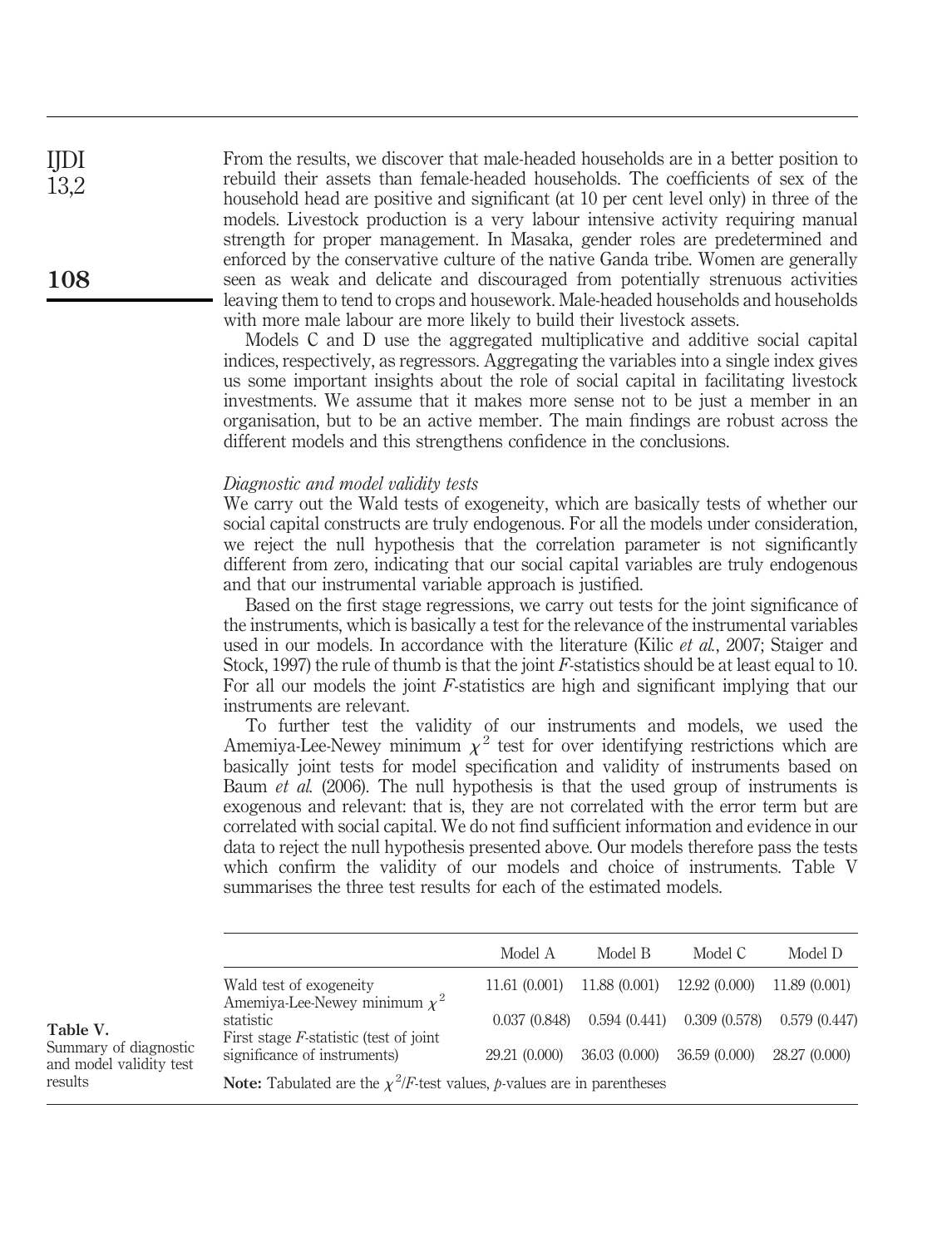## V. Conclusions

Using household level data from 251 households and 19 villages, this paper investigated the determinants of social capital and the role it plays in helping rural households rebuild livestock assets. We assume that the major pathway through which the effects of social capital are transmitted is the access and subsequent transfer and sharing of information about markets and other opportunities.

We have used group memberships as proxies for social capital. Specifically, we measured social capital using density of memberships and by computing the attendance percentage score for each household as a measure of active participation in group activities. We then aggregated these dimensions into multiplicative and additive social capital indices.

In order to address the endogeneity problem that is associated with social capital, we have used instrumental variable methods of parameter estimation. Specifically, we have used the two stage least squares method for the price models and the instrumental variable Tobit models for the livestock models. We have instrumented for social capital using a set of variables that includes number of adult household members and duration of membership in organisations.

We are able to show that village as well as own characteristics influence a household's decision to join a group. We further show that higher levels of group participation are associated with an increased ability for households to rebuild their productive assets. We have also found signs of a productive asset trap in the study area. However, we have not investigated how this may be related to the poverty of households more generally and their consumption levels. This is left for follow-up research. Our findings have important policy implications for the development of effective local level risk management institutions.

#### References

- Adong, A., Mwaura, F. and Okoboi, G. (2013), "What determines membership to farmer groups in Uganda? Evidence from the Uganda Census of Agriculture 2008/09", Journal of Sustainable Development, Vol. 6 No. 4.
- Barr, A. (1998), "Enterprise performance and the functional diversity of social capital", Working Paper Series No. 98-1, Institute of Economics and Statistics, University of Oxford, Oxford.
- Barr, A., Fafchamps, M. and Owens, T. (2003), Non-Governmental Organisations in Uganda: A Report to the Government of Uganda, Department of Economics, Oxford University, Oxford.
- Barr, A., Fafchamps, M. and Owens, T. (2005), "The governance of non-governmental organizations in Uganda", World Development, Vol. 33 No. 4, pp. 657-679.
- Barrett, C.B., Reardon, T. and Webb, P. (2001), "Nonfarm income diversification and household livelihood strategies in rural Africa: concepts, dynamics, and policy implications", Food Policy, Vol. 26 No. 4, pp. 315-331.
- Baum, C.F., Schaffer, M.E., Stillman, S. and Wiggins, V. (2006), "Overid: Stata module to calculate tests of over identifying restrictions after ivreg, ivreg2, ivprobit, ivtobit, reg3", available at: http://ideas.repec.org/c/boc/bocode/s396802.html
- Binswanger, H. and Rosenzweig, M.R. (1986), "Behavioral and material determinants of production relations in agriculture", Journal of Development Studies, Vol. 22, pp. 503-539.

Social capital and livestock investments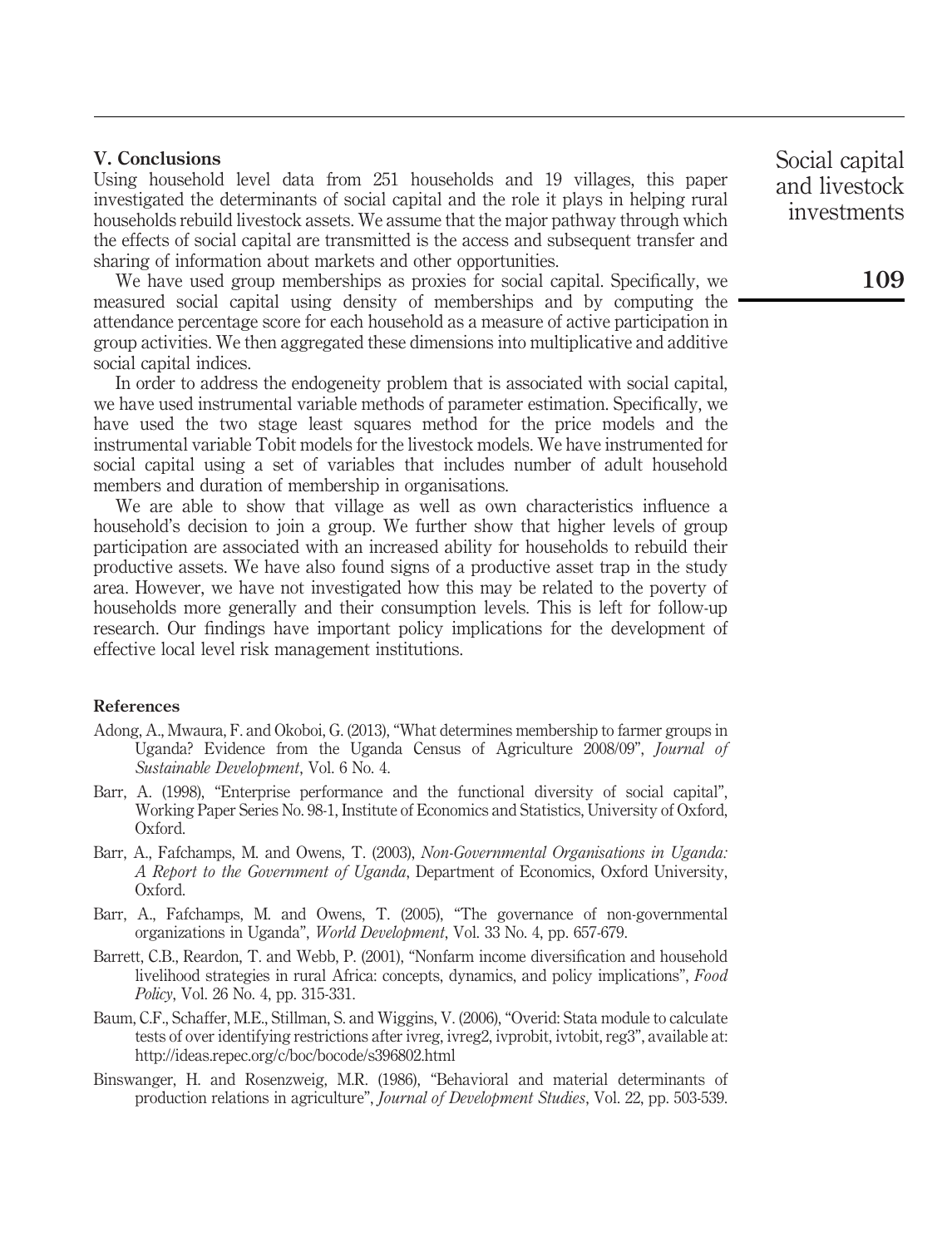| IJDI<br>13,2 | Carter, M.R. and Maluccio, J.A. (2003), "Social capital and coping with economic shocks: an<br>analysis of stunting of South African children", World Development, Vol. 31 No. 7,<br>pp. 1147-1163.                   |
|--------------|-----------------------------------------------------------------------------------------------------------------------------------------------------------------------------------------------------------------------|
|              | Dasgupta, P. (2003), "Social capital and economic performance: analytics", in Ostrom, E. and<br>Ahn, T.-K. (Eds), Social Capital: A Reader, Edward Elgar, Cheltenham.                                                 |
| <b>110</b>   | Debela, B., Shively, G., Angelsen, A. and Wik, M. (2012), "Economic shocks, diversification, and<br>forest use in Uganda", Land Economics, Vol. 88, pp. 139-154.                                                      |
|              | Dercon, S., Bold, T., De Weerdt, J. and Pankhurst, A. (2004), "Extending insurance? Funeral<br>associations in Ethiopia and Tanzania", Working Paper No. 240, OECD Development<br>Centre, Paris.                      |
|              | Dercon, S., De Weerdt, J., Bold, T. and Pankhurst, A. (2005), "Membership based indigenous<br>insurance associations in Ethiopia and Tanzania", QEH Working Paper Series – QEHWPS<br>126.                             |
|              | Durlauf, N.S. and Fafchamps, M. (2004), "Social capital", Working Paper Series No. 10485,<br>National Bureau of Economic Research, Cambridge.                                                                         |
|              | Fafchamps, M. and Minten, B. (2001), "Social capital and agricultural trade", American Journal of<br>Agricultural Economics, Vol. 83 No. 3, pp. 680-685.                                                              |
|              | Grootaert, C. and Narayan, D. (2004), "Local institutions, poverty and household welfare in<br>Bolivia", World Development, Vol. 32 No. 7, pp. 1179-1198.                                                             |
|              | Grootaert, C., Oh, G.-T. and Swamy, A. (2002), "Social capital, household welfare and poverty in<br>Burkina Faso", Journal of African Economies, Vol. 11 No. 1, pp. 4-38.                                             |
|              | Hassan, R. and Birungi, P. (2011), "Social capital and poverty in Uganda", Development Southern<br><i>Africa</i> , Vol. 28 No. 1, pp. 19-37.                                                                          |
|              | Hoddinott, J. (2006), "Shocks and their consequences across and within households in rural<br>Zimbabwe", The Journal of Development Studies, Vol. 42 No. 2, pp. 301-321.                                              |
|              | Islam, A. and Maitra, P. (2012), "Health shocks and consumption smoothing in rural households:<br>does microcredit have a role to play", Journal of Development Economics, Vol. 97 No. 2,<br>pp. 232-243.             |
|              | Kilic, T., Carletto, G., Davis, B. and Zezza, A. (2007), "Investing back home: return migration and<br>business ownership in Albania", Policy Research Working Paper No. 4366, World Bank,<br>Washington, DC.         |
|              | Kimuyu, P.K. (1999), "Rotating saving and credit associations in rural East Africa", World<br>Development, Vol. 27 No. 7, pp. 1299-1308.                                                                              |
|              | Kuteesa, A. and Mawejje, J. (2013), "Between the market and the state: business associations and<br>state capacities for policy engagement in Uganda", Economic Policy Research Centre<br>Research Series (in press). |
|              | MDLGC (2008), Masaka District Development Plan, Masaka District Local Government Council,<br>Masaka.                                                                                                                  |
|              | Mogues, T. (2006), "Shocks, livestock asset dynamics and social capital in Ethiopia", DSGD<br>Discussion Paper Series No. 38, International Food Policy Research Institute,<br>Washington, DC.                        |
|              | Munasib, A.B.A. and Jordan, J.L. (2011), "The effect of social capital on the choice to use<br>sustainable agricultural practices", Journal of Agricultural and Applied Economics, Vol. 43<br>No. 2, pp. 213-227.     |
|              | Narayan, D. and Pritchett, L. (1999), "Cents and sociability: household income and social capital<br>in rural Tanzania", <i>Economic Development and Cultural Change</i> , Vol. 47 No. 4, pp. 871-897.                |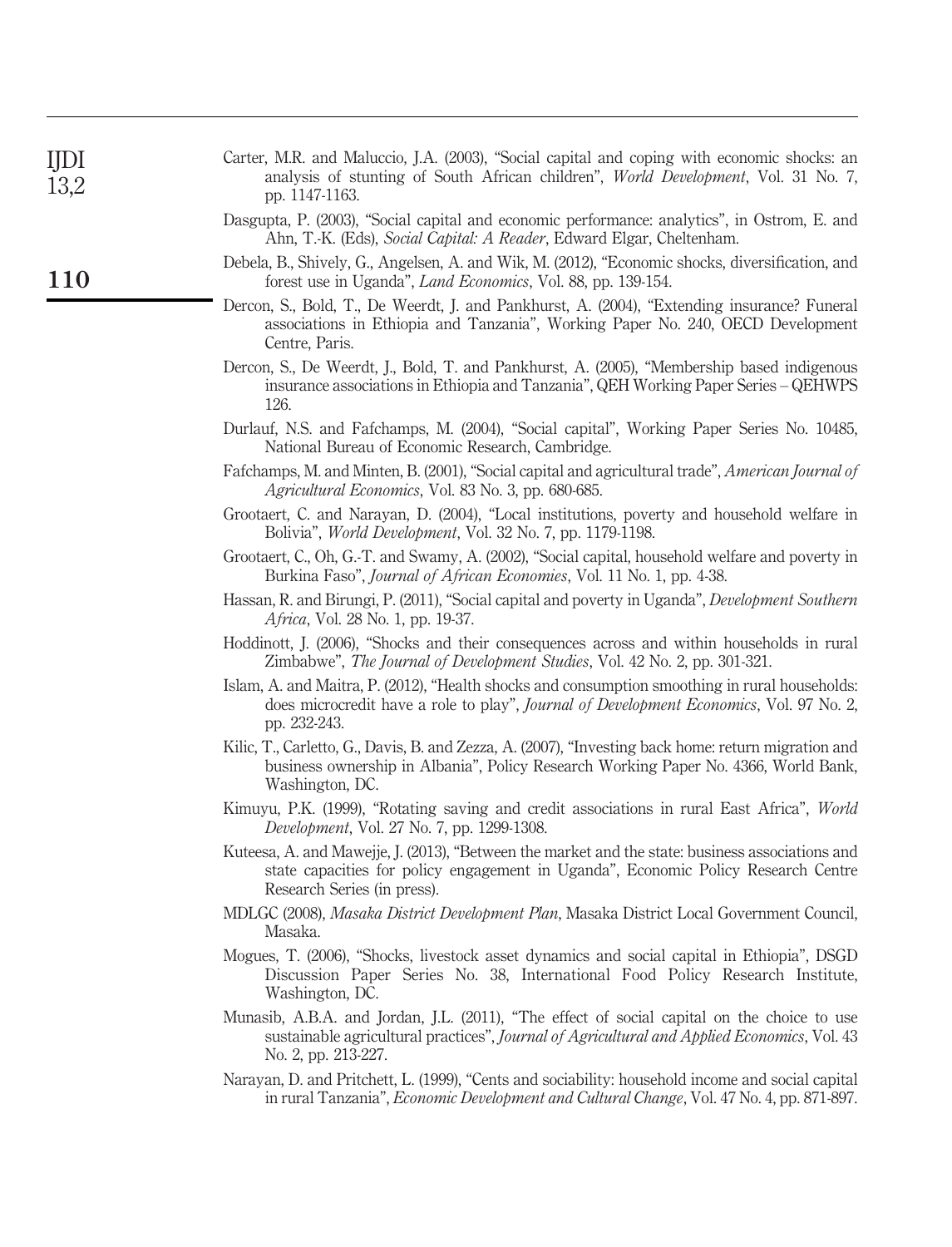- Newey, W.K. (1987), "Efficient estimation of limited dependent variable models with endogenous explanatory variables", Journal of Econometrics, Vol. 36 No. 3, pp. 231-250.
- Porter, C. (2008), Examining the Impact of Idiosyncratic and Covariate Shocks on Ethiopian Households Consumption and Income Sources, St Anthony's College, University of Oxford, Mineo, available at: www.dagliano.unimi.it/media/porter.pdf
- Sigelman, L. and Zeng, L. (1999), "Analyzing censored and sample-selected data with Tobit and Heckit models", Political Analysis, Vol. 8 No. 2, pp. 167-182.
- Skoufias, E. (2003), "Economic crises and natural disasters: coping strategies and policy implications", World Development, Vol. 31 No. 7, pp. 1087-1102.
- Sseguya, H. (2009), "Impact of social capital on food security in southeast Uganda", Graduate theses and dissertations, Paper No. 10747, Iowa State University, available at: http://lib.dr. iastate.edu/etd/10747/
- Staiger, D. and Stock, J.H. (1997), "Instrumental variables regression with weak instruments", Econometrica, Vol. 65, pp. 557-586.
- Tobin, J. (1958), "Estimation of relationships for limited dependent variables", Econometrica, Vol. 26 No. 1, pp. 24-36.
- Tumusiime, D.M., Vedeld, P. and Gombya-Ssembajjwe, W. (2011), "Breaking the law? Illegal livelihoods from a protected area in Uganda", Forest Policy and Economics, Vol. 13 No. 4, pp. 273-283.
- Vedeld, P., Angelsen, A., Bojo, J., Sjaastad, E. and Kobugabe Berg, G. (2007), "Forest environmental incomes and the rural poor", Forest Policy and Economics, Vol. 9, pp. 869-879.

#### Further reading

- Pretty, J. (2003), "Social capital and connectedness: issues and implications for agriculture, rural development and natural resource management in ACP countries", Working Document No. 8032, Centre for Agricultural and Rural Cooperation.
- Putman, R., Leonardi, R. and Nanetti, R. (1993), Making Democracy Work: Civic Traditions in Modern Italy, Princeton University Press, Princeton, NJ.

#### Corresponding author

Joseph Mawejje can be contacted at: jmawejje@eprc.or.ug

(The Appendix follows overleaf.)

Social capital

To purchase reprints of this article please e-mail: reprints@emeraldinsight.com Or visit our web site for further details: www.emeraldinsight.com/reprints